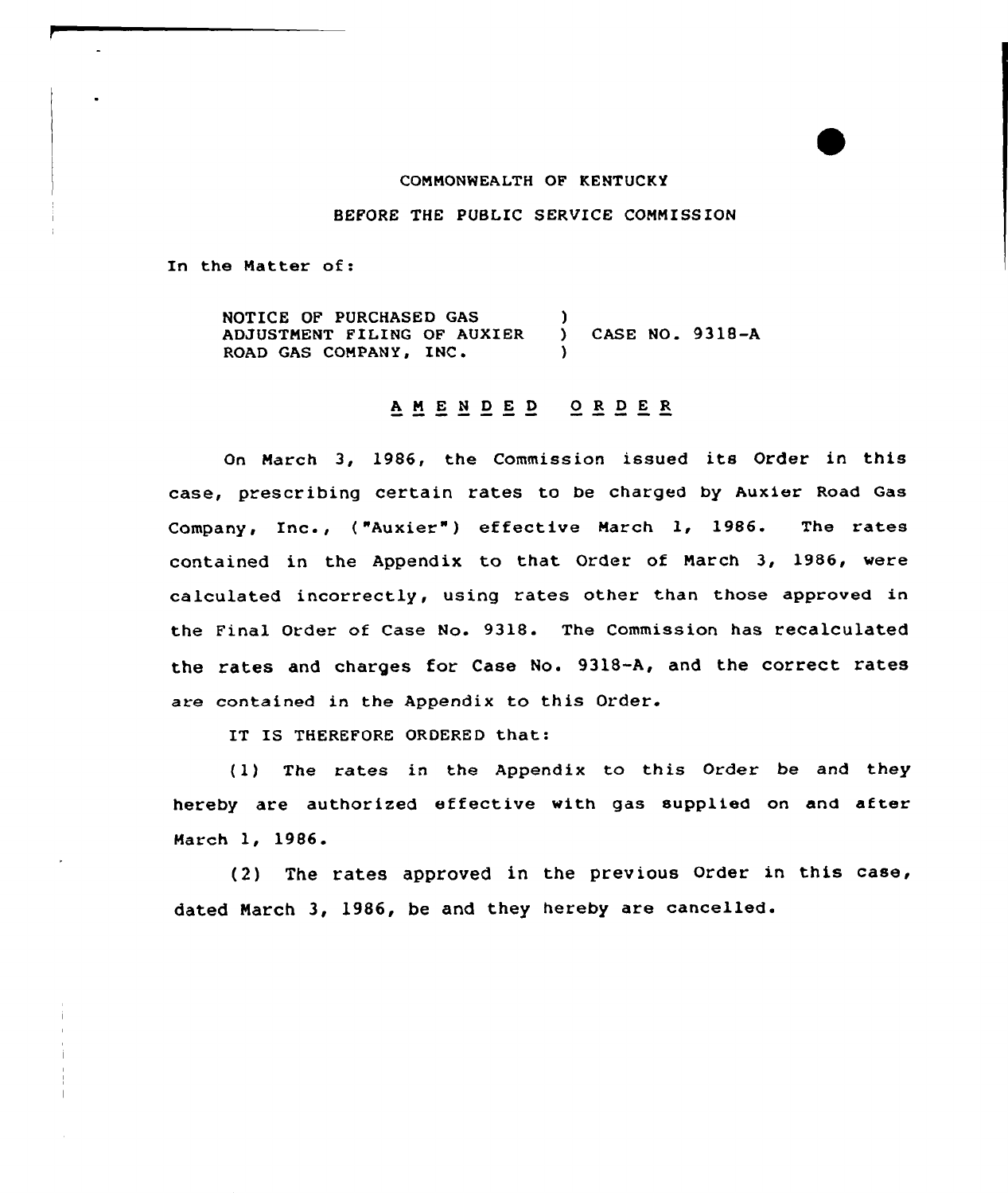Done at Frankfort, Kentucky, this 3rd day of June, 1986.

PUBLIC SERVICE COMMISSION

Carlord D. Hemanger Chairman  $\sqrt{2}$ 

no Marleswerf

missioner

ATTEST:

Secretary